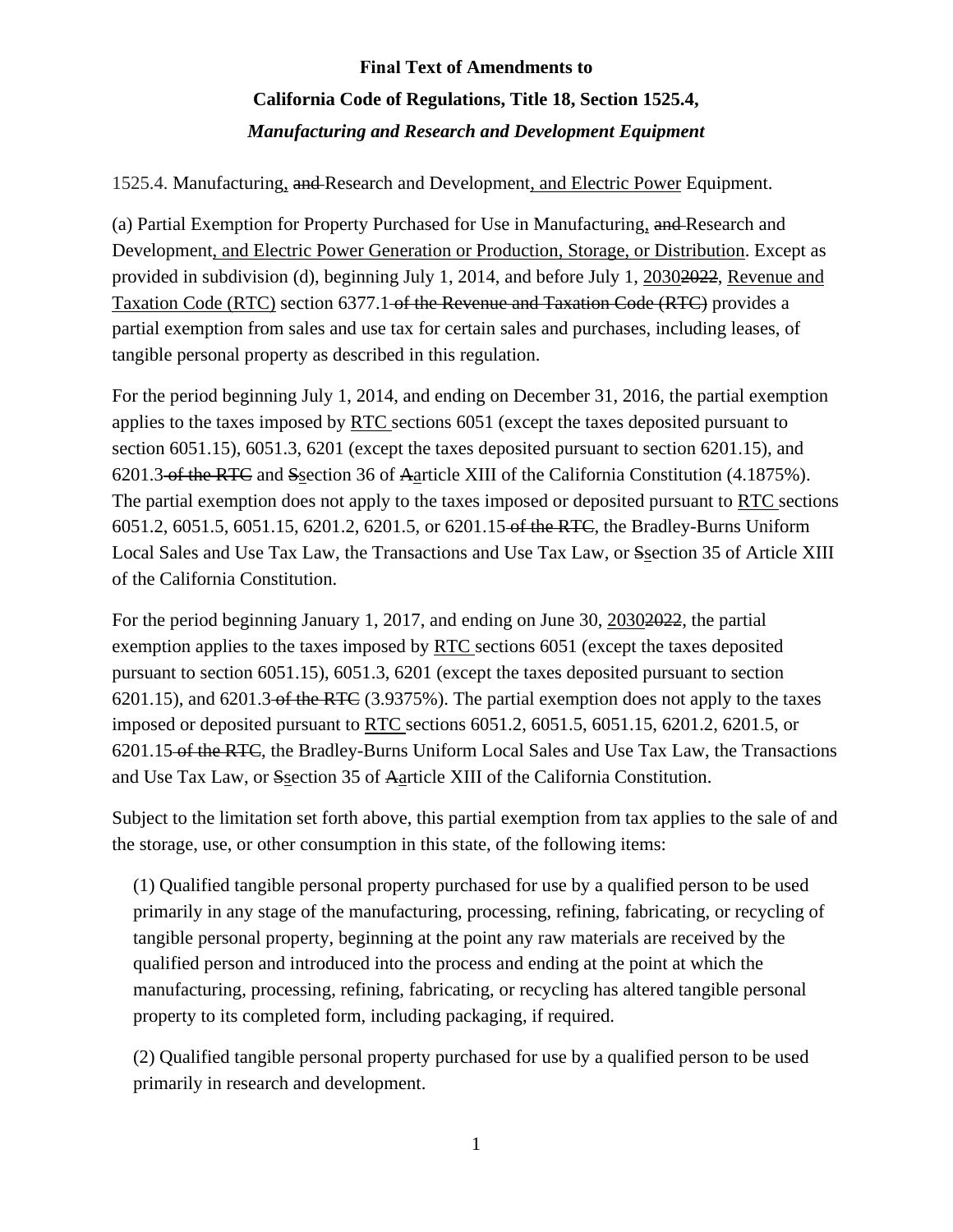(3) Qualified tangible personal property purchased for use by a qualified person to be used primarily to maintain, repair, measure, or test any qualified tangible personal property described in subdivision  $(a)(1)$  or  $(2)$ .

(4) Qualified tangible personal property purchased for use by a qualified person to be used primarily in the generation or production, storage, or distribution of electric power.

(5)(4) Qualified tangible personal property purchased for use by a contractor purchasing that property for use in the performance of a construction contract for athe qualified person, provided that the qualified person will use the resulting improvement on or to real property as an integral part of the manufacturing, processing, refining, fabricating, or recycling process, the generation or production, storage, or distribution of electric power, or as a research or storage facility for use in connection with those processes.

(b) Definitions. For the purposes of this regulation:

(1) "Distribution" means carrying electric power, regardless of the source of the electric power, to consumers at a voltage level that can be delivered directly to consumers. Distribution does not include the transmission of electric power. It is rebuttably presumed that qualified tangible personal property is used for distribution if the property is listed as a distribution asset in the qualified person's accounting or other records.

 $(2)$ ( $\leftrightarrow$ ) "Fabricating" means to make, build, create, produce, or assemble components or tangible personal property to work in a new or different manner.

(3) "Generation or production" means the activity of making, producing, creating, or converting electric power from sources other than a conventional power source, as defined in Public Utilities Code section 2805. "Generation" and "production" do not include the activity of making, producing, creating, or converting electric power derived from nuclear energy or the operation of a hydropower facility greater than 30 megawatts or the combustion of fossil fuels, unless cogeneration technology, as defined in Public Resources Code section 25134, is employed in the production of such power.

 $(4)$ (2) "Manufacturing" means the activity of converting or conditioning tangible personal property by changing the form, composition, quality, or character of the property for ultimate sale at retail or use in the manufacturing of a product to be ultimately sold at retail. Manufacturing includes any improvements to tangible personal property that result in a greater service life or greater functionality than that of the original property. Tangible personal property shall be treated as having a greater service life if such property can be used for a longer period than such property could have been used prior to the conversion or conditioning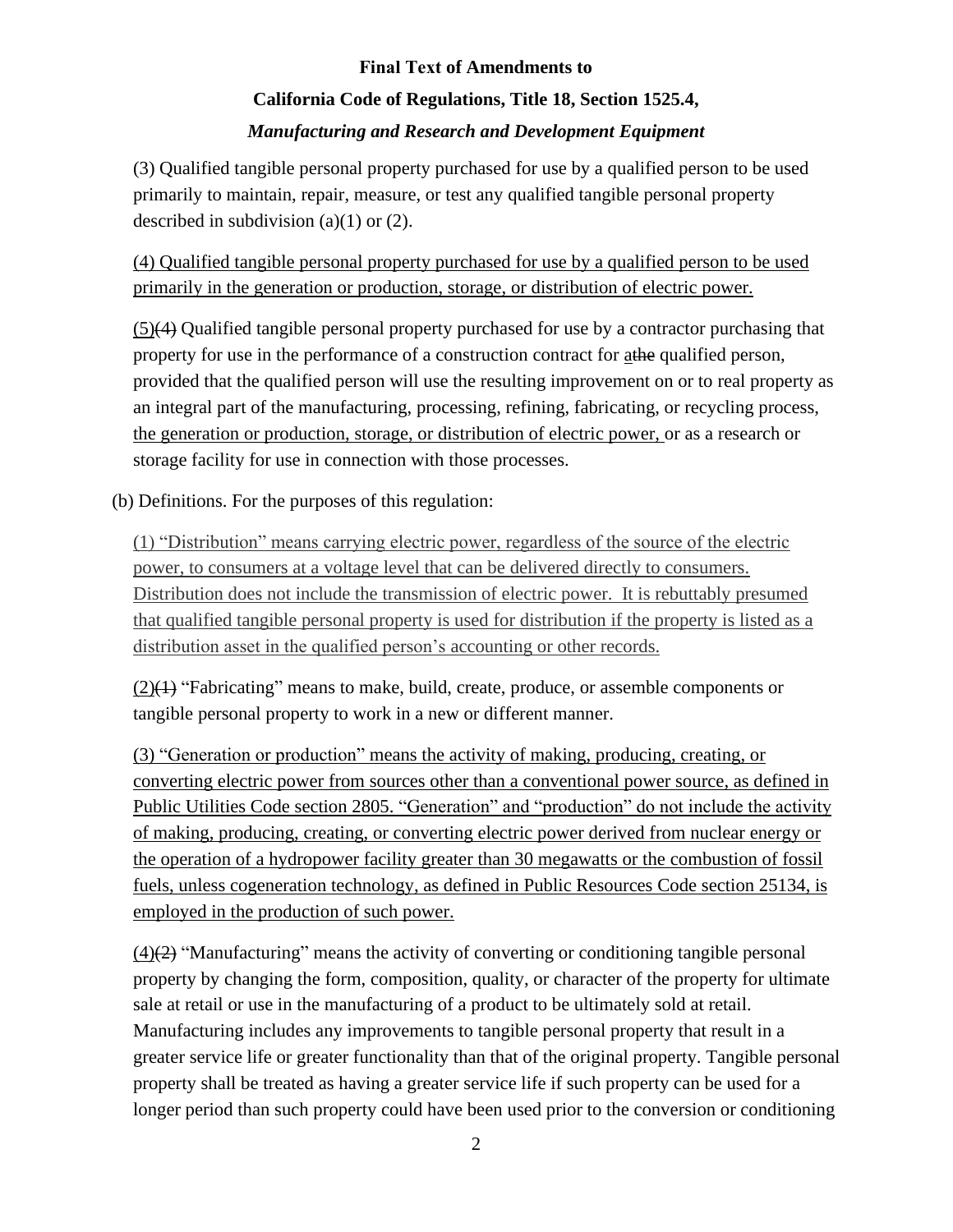of such property. Tangible personal property shall be treated as having greater functionality if it has been improved in such a manner that it is more efficient or can be used to perform new or different functions.

 $(5)(3)$  "Packaging" means to wrap, seal, box, or put together as a unit, but includes only that packaging necessary to prepare the goods for delivery to and placement in the qualified person's finished goods inventory, or to prepare goods so that they are suitable for delivery to and placement in finished goods inventory, including repackaging of such goods when repackaging is required to meet the needs of a specific customer. Packaging necessary to consolidate the goods prior to shipping or to protect them during transportation to the customer shall not be considered to be "packaging" for purposes of this regulation.

(6)(4) "Pollution control" means any activity that results in the abatement, reduction, or control of water, land, or atmospheric pollution or contamination by removing, altering, disposing, storing, or preventing the creation or emission of pollutants, contaminants, wastes, or heat, but only to the extent that such activity meets or exceeds standards established by this state or by any local or regional governmental agency within this state at the time the qualified tangible personal property is purchased.

 $(7)(5)$  "Primarily" means 50 percent or more of the time.

(8)(6) "Process" means the period beginning at the point at which any raw materials are received by the qualified person and introduced into the manufacturing, processing, refining, fabricating, or recycling activity of the qualified person and ending at the point at which the manufacturing, processing, refining, fabricating, or recycling activity of the qualified person has altered tangible personal property to its completed form, including packaging as defined in subdivision  $(b)(5)(3)$ , if required. "Process" includes testing products for quality assurance which occurs prior to the tangible personal property being altered to its completed form, including packaging as defined in subdivision  $(b)(5)(3)$ , if required. Raw materials shall be considered to have been introduced into the process when the raw materials are stored on the same premises where the qualified person's manufacturing, processing, refining, fabricating, or recycling activity is conducted. Raw materials that are stored on premises other than where the qualified person's manufacturing, processing, refining, fabricating, or recycling activity is conducted shall not be considered to have been introduced into the manufacturing, processing, refining, fabricating, or recycling process.

(9)(7) "Processing" means the physical application of the materials and labor necessary to modify or change the characteristics of tangible personal property.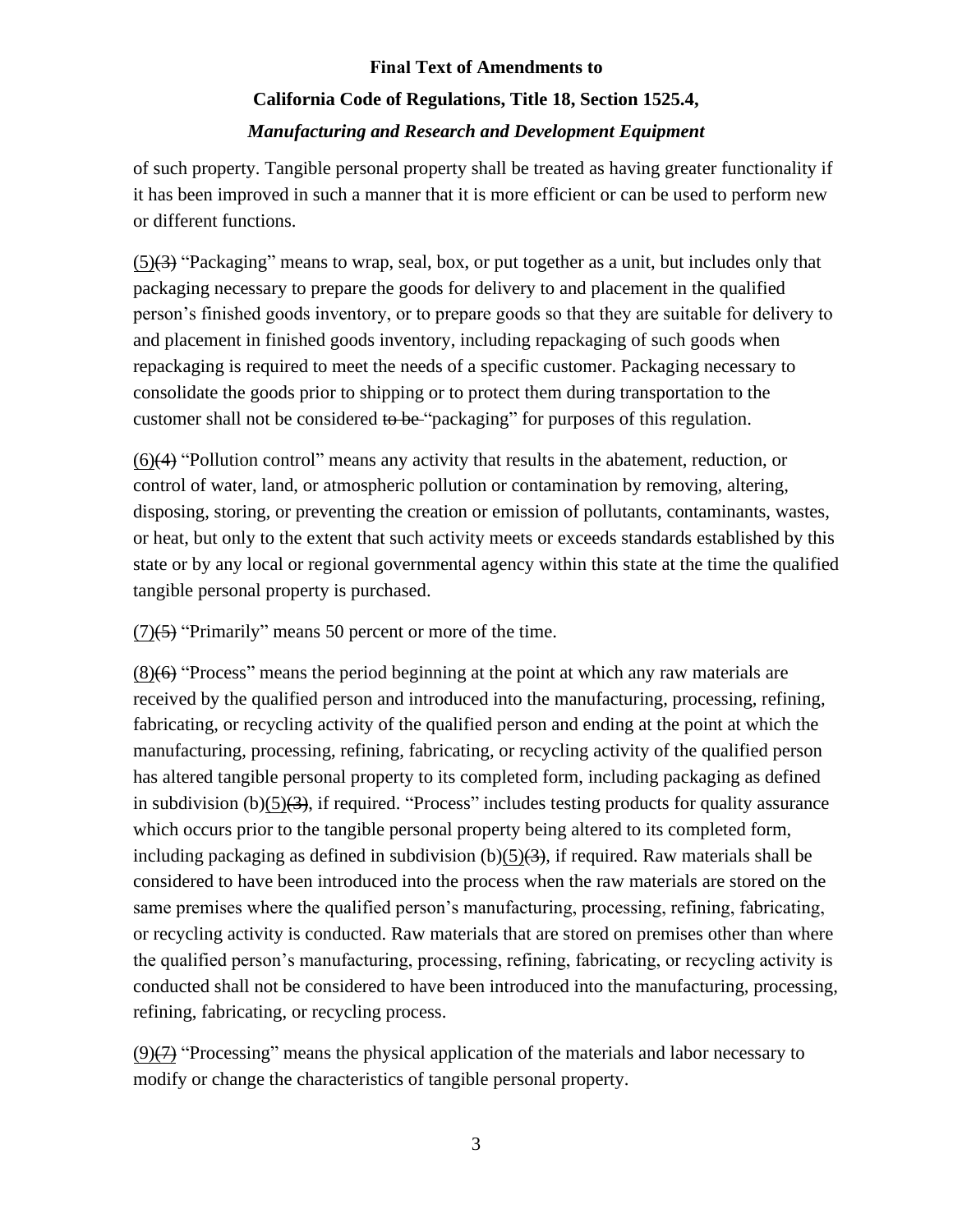### **California Code of Regulations, Title 18, Section 1525.4,**  *Manufacturing and Research and Development Equipment*

 $(10)(8)$  (A) "Qualified person" means a person that is primarily engaged in a qualifying line or qualifying lines of business, as provided in this subdivision.

1. Prior to January 1, 2018, qualifying lines of business are those lines of business described in Codes 3111 to 3399, inclusive, 541711, or 541712 of the North American Industry Classification System (NAICS) published by the United States Office of Management and Budget (OMB), 2012 edition.

On and after January 1, 2018, qualifying lines of business are those lines of business described in Codes 3111 to 3399, inclusive, 221111 to 221118, inclusive, 221122, 541711, or 541712 of the North American Industry Classification System (NAICS) published by the United States Office of Management and Budget (OMB), 2012 edition.

With respect to Codes 3111 to 3399, a person will not be precluded from the definition of a "qualified person" when there is no applicable six digitsix-digit NAICS code to describe their line of business, provided that their business activities are reasonably described in a qualified four digitfour-digit industry group. For example, a business in the recycling industry may be regarded as a qualified person when the activities of the establishment are reasonably described in a qualified four digitfour-digit industry group. For the purpose of this subdivision:

1.2. For purposes of this subdivision, aA qualified person may be "primarily engaged" either as a legal entity or as an establishment within a legal entity. "Legal entity" means "person" as defined in RTC section 6005.

A person is "primarily engaged" as a legal entity if, in the prior financial year, the legal entity derivedderives 50 percent or more of its gross revenue (including inter-company charges) from, or expendedexpends 50 percent or more of its operating expenses in a qualifying line of businessline of business described in Codes 3111 to 3399, inclusive, 541711 or 541712 of the NAICS. For example, a legal entity is a qualified person primarily engaged in a qualifying line of business if the legal entity's gross revenue from manufacturing constitutesconstituted 50 percent or more of itsthe total revenue for the legal entity. Revenue from For purposes of research and development activities includes, but is, revenues could be derived from, but are not limited to, revenue derived from selling research and development services or licensing intellectual property resulting from research and development activities.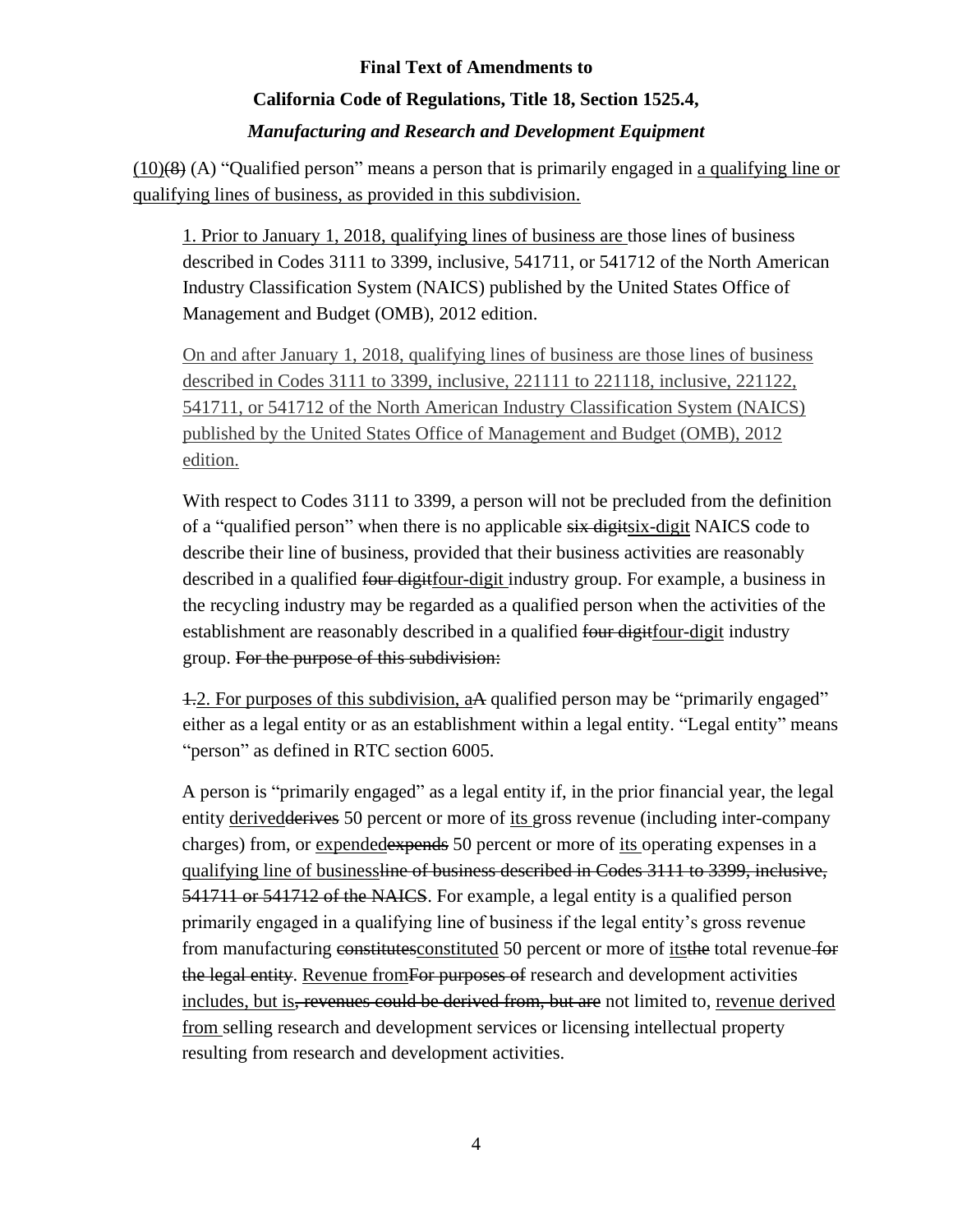A person is "primarily engaged" as an establishment if, in the prior financial year, the establishment derivedderives 50 percent or more of its gross revenue (including intercompany and intra-company charges) from, or expendedexpends 50 percent or more of its operating expenses in, a qualifying line of business. Alternatively, an establishment is "primarily engaged" if, in the prior financial year, it allocatedallocates, assignedassigns or derivedderives 50 percent or more of any one of the following to or from a qualifying line of business: (1) employee salaries and wages, (2) value of production, or (3) number of employees based on a full-time equivalency.

For purposes of this test these tests, the gross revenues may be derived from a combination of activities in qualifyingmanufacturing lines of business and from qualified research and development lines of business. For example, if a company derivesderived 40 percent% of its gross revenues from qualified manufacturing activities and 40 percent<sup>%</sup> from non-qualified manufacturing activities; but, the remaining 20 percent<sup>%</sup> of its gross revenues was are derived from qualified research and development activities contracts, the company would qualify because overall, 60 percent% of itsthe gross revenues was derivedare from qualifying activities in qualifying lines of business.

Similarly, the tests for operating expenses from qualifying manufacturing or research and development lines of business cited in the qualifying NAICS codes would be considered in combination.

There may be more than one qualifying establishment within a legal entity.

In the case of a nonprofit organization or government entity, "primarily engaged" with regard to gross revenue means 50 percent or more of the funds allocated to the entity or establishment are attributable to a qualifying line or qualifying lines of business.

In cases where the purchaser was not primarily engaged in a qualifying line of business manufacturing or research and development activities for the financial year preceding the purchase of the property, the one year period following the date of purchase of the property will be used.

32. For purposes of this subdivision, "establishment" includes multiple or single physical locations, (including any portion or portions thereof), and those locations or combinations of locations, (including any portion or portions thereof,) designated as a "cost center" or "economic unit" by the taxpayer, where a qualified activity is performed, and for which the taxpayer maintains separate books and records that reflect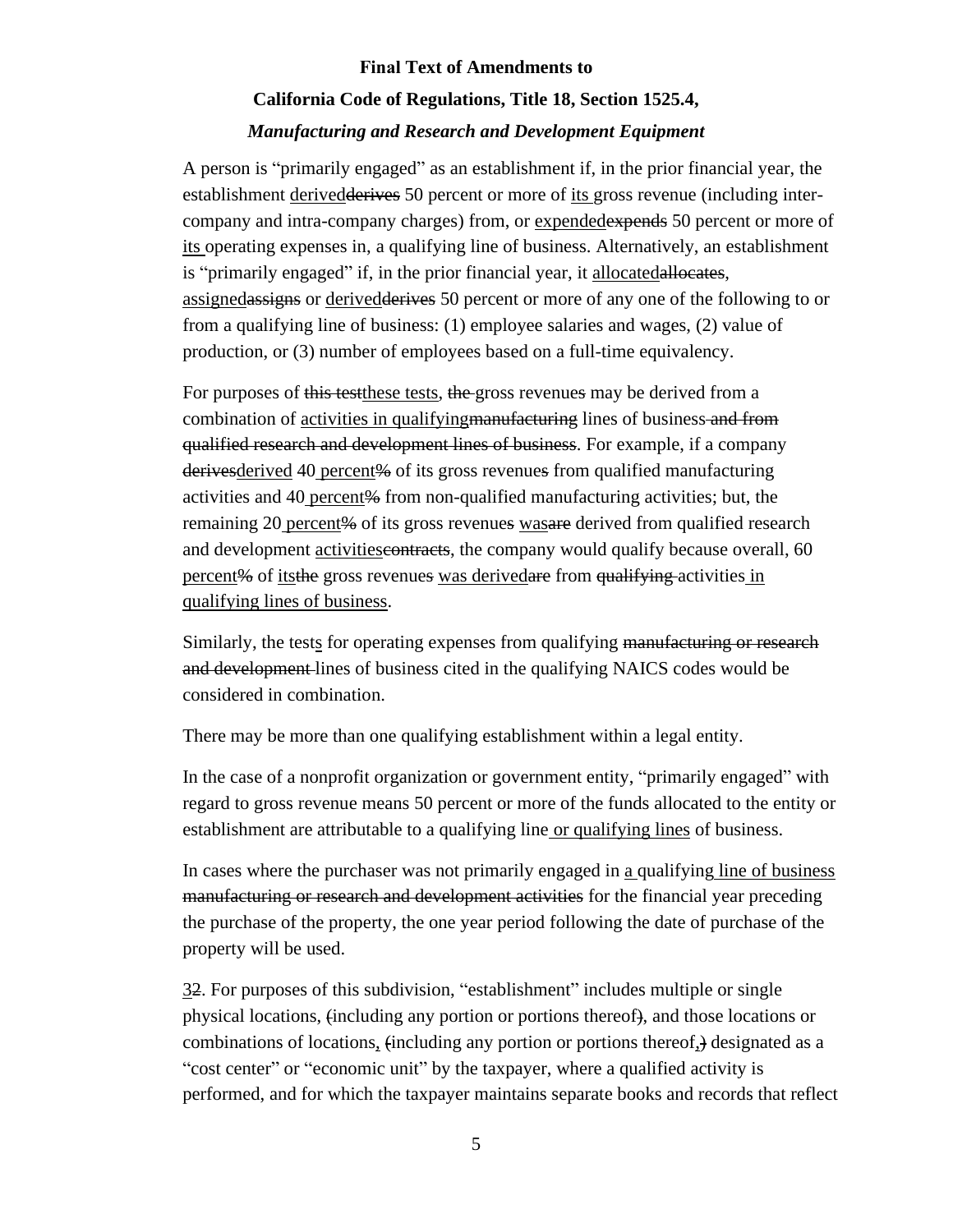revenue, costs, number of employees, wages or salaries, property and equipment, job costing, or other financial data pertaining to the qualified activity. A physical location may be described in more than one NAICS code.

43. An entity or establishment primarily engaged in manufacturing activities may purchase qualified tangible personal property subject to the partial sales and use tax exemption for use in research and development or generating or producing, storing, or distributing electric power, provided all other requirements for the exemption are met. An entity or establishment primarily engaged in research and development may purchase qualified tangible personal property subject to the partial sales and use tax exemption for use in manufacturing or generating or producing, storing, or distributing electric power, provided all other requirements for the exemption are met. An entity or establishment primarily engaged in generating or producing, storing, or distributing electric power may purchase qualified tangible personal property subject to the partial sales and use tax exemption for use in manufacturing or in research and development, provided all other requirements for the exemption are met. Where a person is primarily engaged as a legal entity, that person shall be considered a "qualified person" for purposes of this regulation for all purchases made by the legal entity, provided all other requirements of the exemption are met. Where a person conducts business at more than one establishment then that person shall be considered to be a "qualified person" for purposes of this regulation only as to those purchases that are intended to be used and are actually used in an establishment in which the purchaser is primarily engaged in those a qualifying line or qualifying lines of business. described in Codes 3111 to 3399, inclusive, 541711, or 541712.

(B) Notwithstanding subdivision  $(b)(8)(10)(A)$ , "qualified person" does not include:

1. Prior to January 1, 2018, Aan apportioning trade or business that is required to apportion its business income pursuant to subdivision (b) of RTC section 25128 or.

2. A a trade or business conducted wholly within this state that would be required to apportion its business income pursuant to subdivision (b) of RTC section 25128 if it were subject to apportionment pursuant to RTC section 25101.

In general, these apportioning trades or businesses derive more than 50 percent of their gross business receipts from an agricultural business activity, an extractive business activity, a savings and loan activity, or a banking or financial business activity as defined in subdivision (d) of RTC section 25128.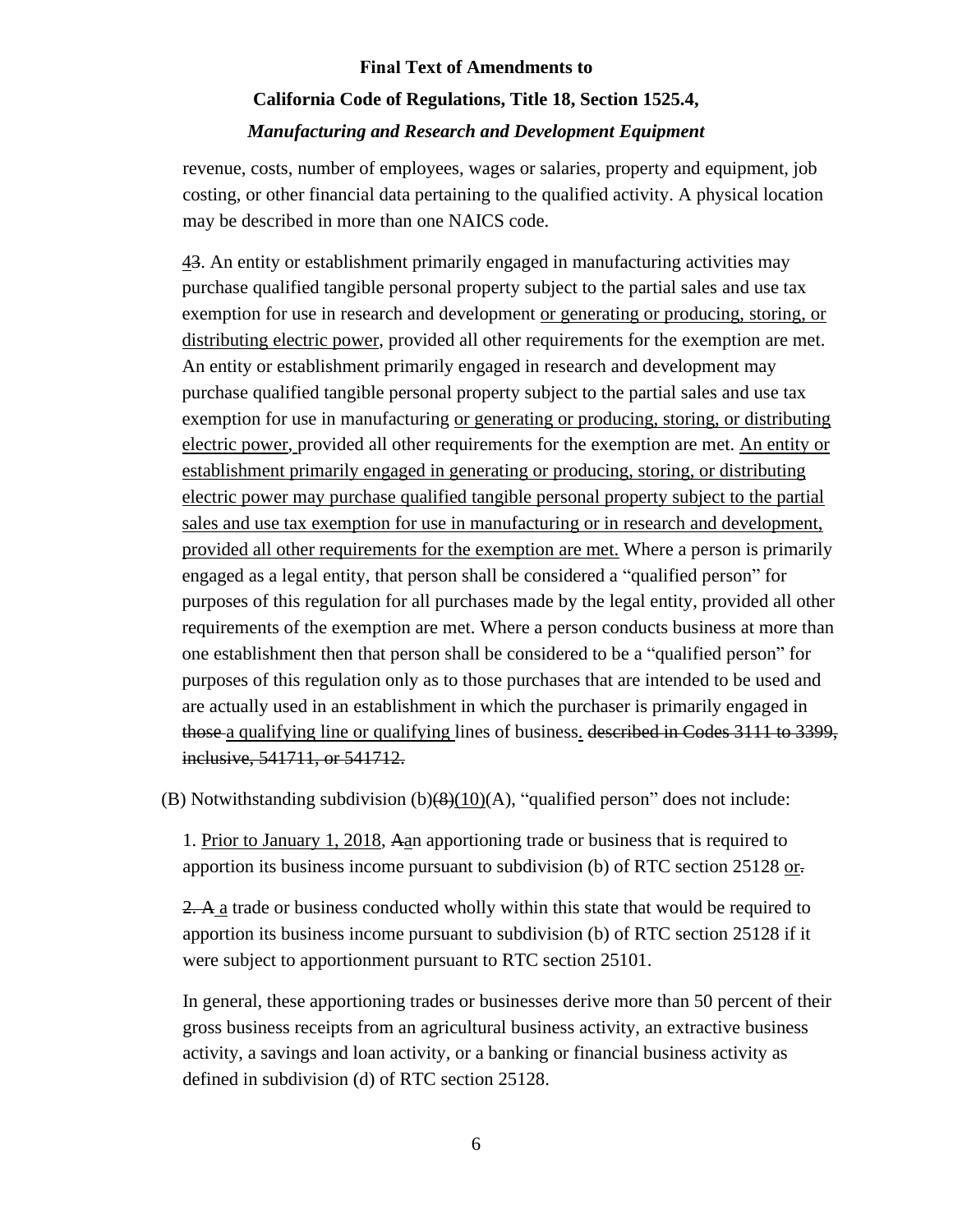### **California Code of Regulations, Title 18, Section 1525.4,**  *Manufacturing and Research and Development Equipment*

2. On or after January 1, 2018, an apportioning trade or business that is required to apportion its business income pursuant to subdivision (b) of RTC section 25128, or a trade or business conducted wholly within this state that would be required to apportion its business income pursuant to subdivision (b) of RTC section 25128 if it were subject to apportionment pursuant to RTC section 25101, other than an agricultural trade or business described in paragraph (1) of subdivision (c) of RTC section 25128.

 $(11)(9)$  (A) "Qualified tangible personal property" includes, but is not limited to, all of the following:

1. Machinery and equipment, including component parts and contrivances such as belts, shafts, moving parts, and operating structures. For purposes of this subdivision, manufacturing aids as described in Regulation 1525.1, *Manufacturing Aids*, may be considered machinery and equipment, when purchased by a qualified person for use by that person in a manner qualifying for exemption, even though such property may subsequently be delivered to or held as property of the person to whom the manufactured product is sold. The manufacturing aids must have ameet the useful life of one or more yearsrequirement of subdivision (b)(13).

2. Equipment or devices used or required to operate, control, regulate, or maintain the machinery, including, but not limited to, computers, data-processing equipment, and computer software, together with all repair and replacement parts with a useful life of one or more years therefor, whether purchased separately or in conjunction with a complete machine and regardless of whether the machine or component parts are assembled by the qualified person or another party.

3. Tangible personal property used in pollution control that meets or exceeds standards established by this state or any local or regional governmental agency within this state at the time the qualified tangible personal property is purchased.

4. Special purpose buildings and foundations used as an integral part of the manufacturing, processing, refining, fabricating, or recycling process, or that constitute a research or storage facility used during those processes. On or after January 1, 2018, this includes special purpose buildings and foundations used as an integral part of the generation or production, storage, or distribution of electric power. Buildings used solely for warehousing purposes after completion of those processes are not included. For purposes of this subdivision: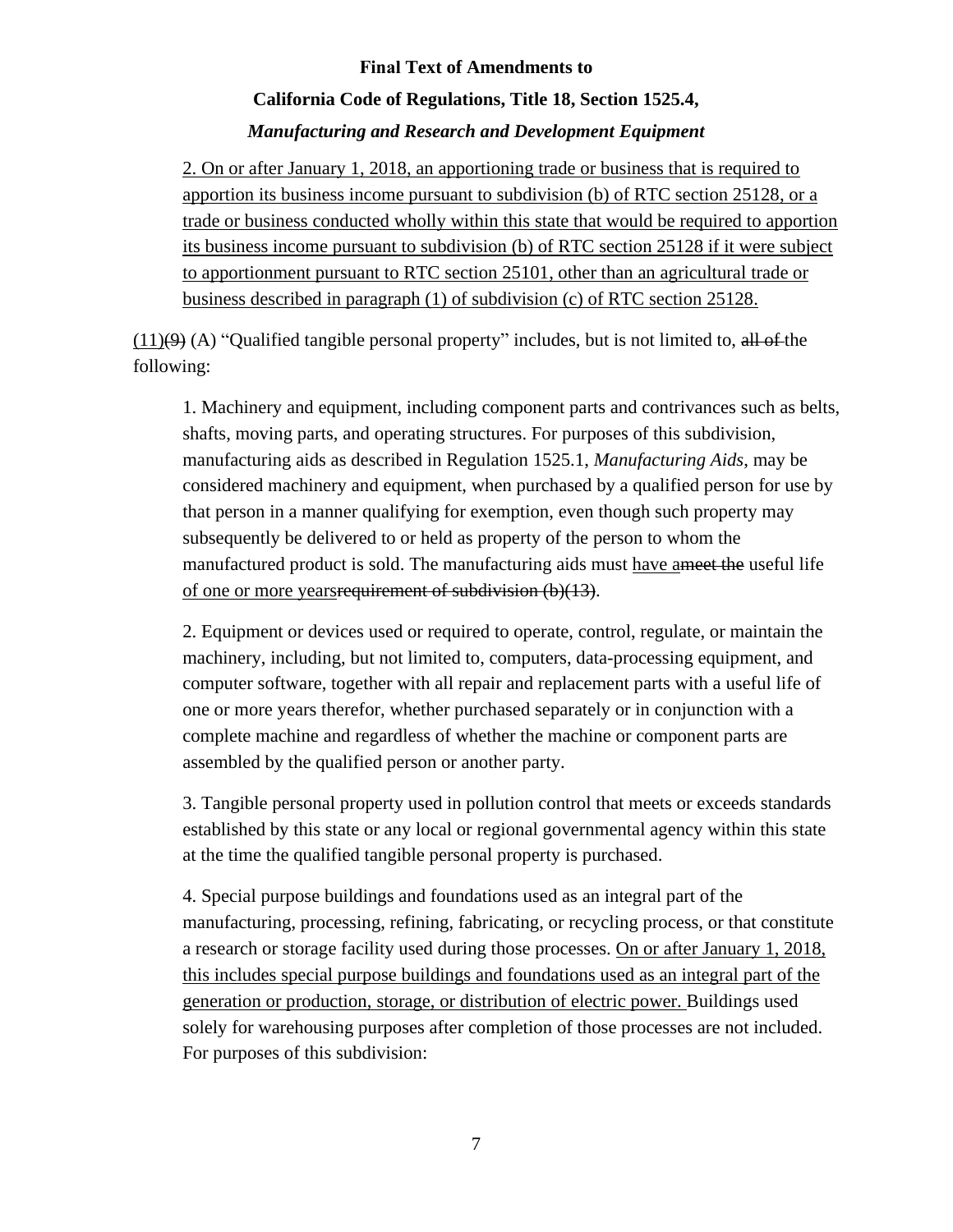### **California Code of Regulations, Title 18, Section 1525.4,**  *Manufacturing and Research and Development Equipment*

a. "Special purpose building and foundation" means only a building and the foundation underlying the building that is specifically designed and constructed or reconstructed for the installation, operation, and use of specific machinery and equipment with a special purpose and the construction or reconstruction of which is specifically designed and used exclusively for the specified purposes as set forth in subdivision (a) (the qualified purpose). Special purpose buildings and foundations also include foundations for open air structures that may not have ceilings or enclosed walls but are used exclusively for the specified purposes as set forth in subdivision (a).

b. A building or foundation is specifically designed and constructed or modified for a qualified purpose if it is not economic to design and construct the building or foundation for the intended purpose and then use the structure for a different purpose.

c. A building or foundation is used exclusively for a qualified purpose only if its use does not include a use for which it was not specifically designed and constructed or modified. Incidental use of a building or foundation for nonqualified purposes does not preclude the structure from being a special purpose building and foundation. "Incidental use" means a use which is both related and subordinate to the qualified purpose. A use is not subordinate if more than one-third of the total usable volume of the building is devoted to thata use which is not a qualifying purpose.

d. If an entire building and/or foundation does not qualify as a special purpose building and foundation, a qualified person may establish that a portion of the structure qualifies for treatment as a special purpose building and foundation if the portion satisfies all of the definitional provisions in this subdivision.

e. Buildings and foundations that do not meet the definition of a special purpose building and foundation set forth above include, but are not limited to, buildings designed and constructed or reconstructed principally to function as a general purpose industrial, or commercial building; or storage facilities that are used primarily before the point raw materials are introduced into the process and/or after the point at which the manufacturing, processing, refining, fabricating, or recycling has altered tangible personal property to its completed form.

f. The term "integral part" means that the special purpose building or foundation is used directly in the activity qualifying for the partial exemption from sales and use tax and is essential to the completeness of that activity. In determining whether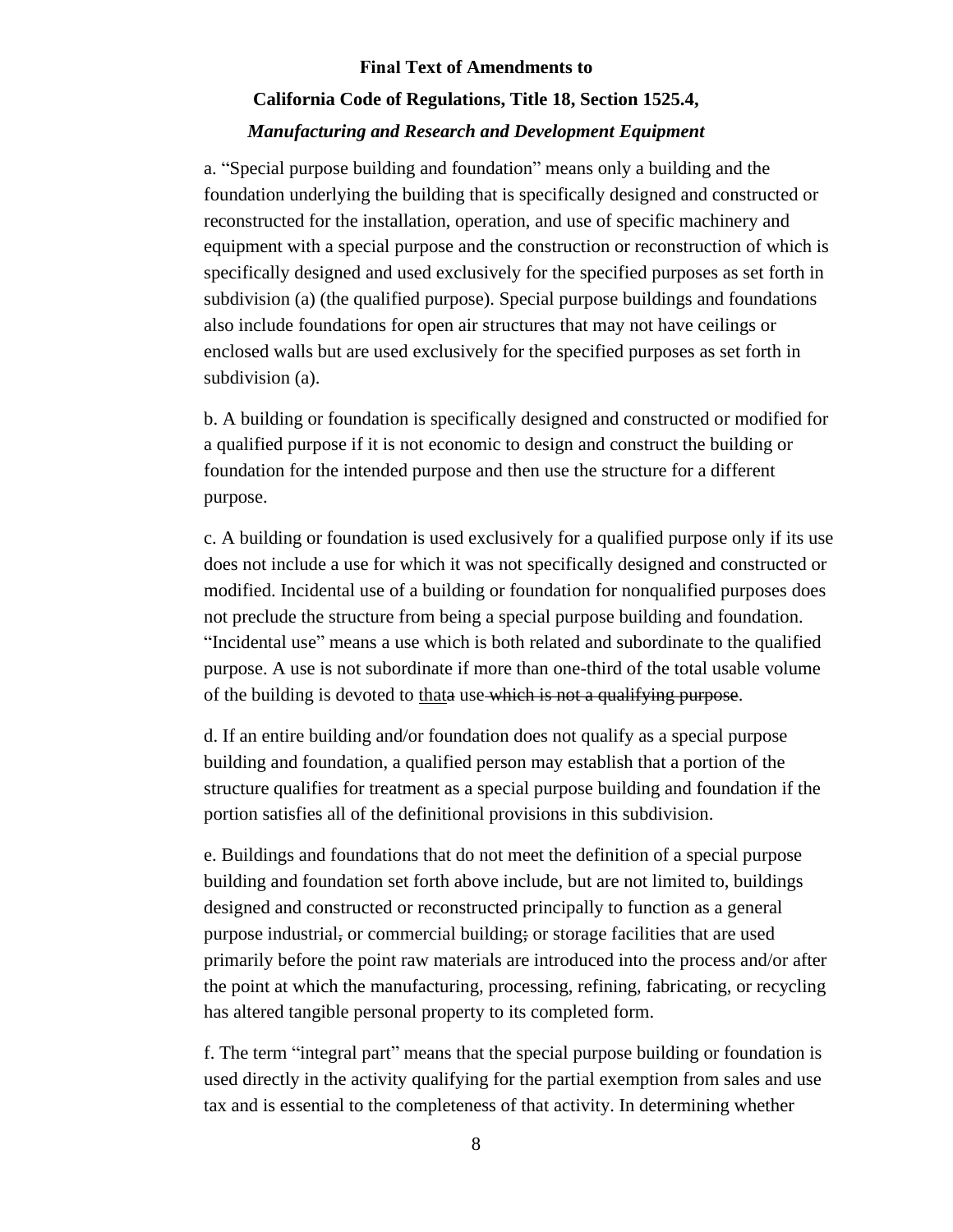### **California Code of Regulations, Title 18, Section 1525.4,**

### *Manufacturing and Research and Development Equipment*

property is used as an integral part of manufacturing, all properties used by the qualified person in processing the raw materials into the final product are properties used as an integral part of manufacturing.

(B) "Qualified tangible personal property" does not include any of the following:

1. Consumables with a useful life of less than one year.

2. Furniture, inventory, and equipment used in the extraction process, or equipment used to store finished products that have completed the manufacturing, processing, refining, fabricating, or recycling process. The extraction process includes such severance activities as mining, and oil and gas extraction.

3. Tangible personal property used primarily in administration, general management, or marketing.

 $(12)(10)$  "Recycling" means the process of modifying, changing, or altering the physical properties of manufacturing, processing, refining, fabricating, secondary or postconsumer waste which results in the reduction, avoidance or elimination of the generation of waste, but does not include transportation, baling, compressing, or any other activity that does not otherwise change the physical properties of any such waste.

(13)(11) "Refining" means the process of converting a natural resource to an intermediate or finished product, but does not include any transportation, storage, conveyance or piping of the natural resources prior to commencement of the refining process, or any other activities which are not part of the process of converting the natural resource into the intermediate or finished product.

(14)(12) "Research and development" means those activities that are described in Section 174 of the Internal Revenue Code or in any regulations thereunder. Research and development shall include activities intended to discover information that would eliminate uncertainty concerning the development or improvement of a product. For this purpose, uncertainty exists if the information available to the qualified person does not establish the capability or method for developing or improving the product or the appropriate design of the product.

(15) "Storage" means storing electric power regardless of the source of the electric power.

(16) "Transmission" means carrying electric power at a voltage level that cannot be delivered directly to consumers. Transmission begins immediately after electric power is stepped up to a voltage level that cannot be delivered directly to consumers and ends immediately before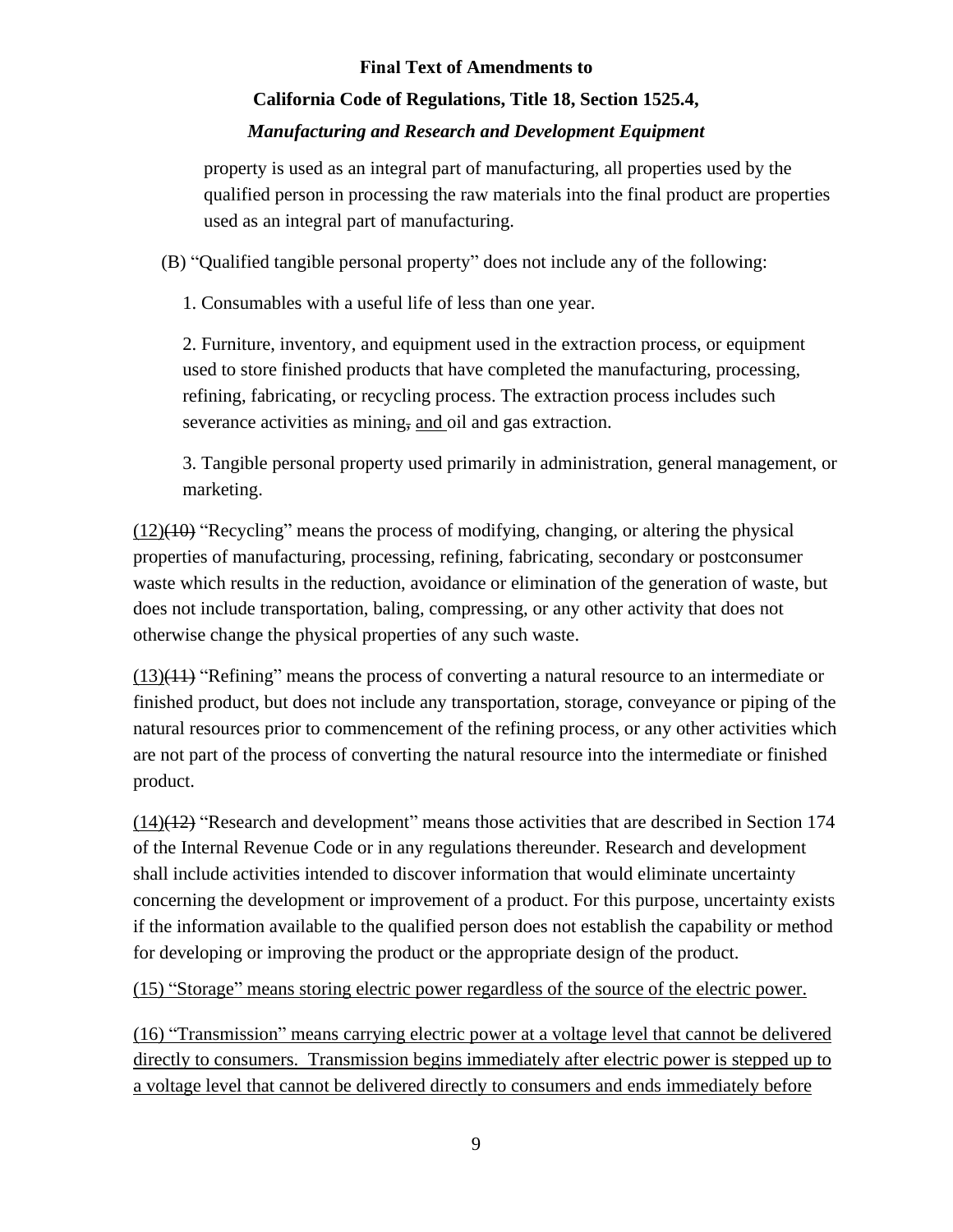electric power is stepped down to a voltage level that can be delivered to consumers. It is rebuttably presumed that qualified tangible personal property is used for transmission if the property is listed as a transmission asset in the qualified person's accounting or other records.

 $(17)(13)$  "Useful life." Tangible personal property that the qualified person treats as having a useful life of one or more years for state income or franchise tax purposes shall be deemed to have a useful life of one or more years for purposes of this regulation. Tangible personal property that the qualified person treats as having a useful life of less than one year for state income or franchise tax purposes shall be deemed to have a useful life of less than one year for purposes of this regulation. For the purposes of this subdivision, tangible personal property that is deducted under RTC sections 17201 and 17255 or RTC section 24356 shall be deemed to have a useful life of one or more years.

#### (c) Partial Exemption Certificate.

(1) In General. Qualified persons thatwho purchase or lease qualified tangible personal property from an in-state retailer, or an out-of-state retailer obligated to collect use tax, must provide the retailer with a partial exemption certificate in order for the retailer to claim the partial exemption. If the retailer takes a timely partial exemption certificate in the proper form as set forth in subdivision  $(c)(3)$  and in good faith as defined in subdivision  $(c)(4)$ , from a qualified person, the partial exemption certificate relieves the retailer from the liability for the sales tax subject to exemption under this regulation or the duty of collecting the use tax subject to exemption under this regulation. A certificate will be considered timely if it is taken any time before the seller bills the purchaser for the property, any time within the seller's normal billing or payment cycle, or any time at or prior to delivery of the property to the purchaser.

On occasion, a potential qualified purchaser person may not know at the time of a purchase whether they will meet the requirements for the purpose of claiming the partial exemption until the expiration of the one year period following the date of purchase as provided in subdivision (b)(8)(A). In such circumstances, Tthe purchaser may issue a partial exemption certificate at the time of the purchase based on the purchaser's expectation that the purchaser will meet the requirements of the regulation. If those requirements are not met, the purchaser will be liable for payment of sales tax, with applicable interest, and the cost of the tangible personal property to the purchaser shall be deemed the gross receipts from that retail sale, as if the purchaser were a retailer making a retail sale of the tangible personal property at the time the tangible personal property is purchased.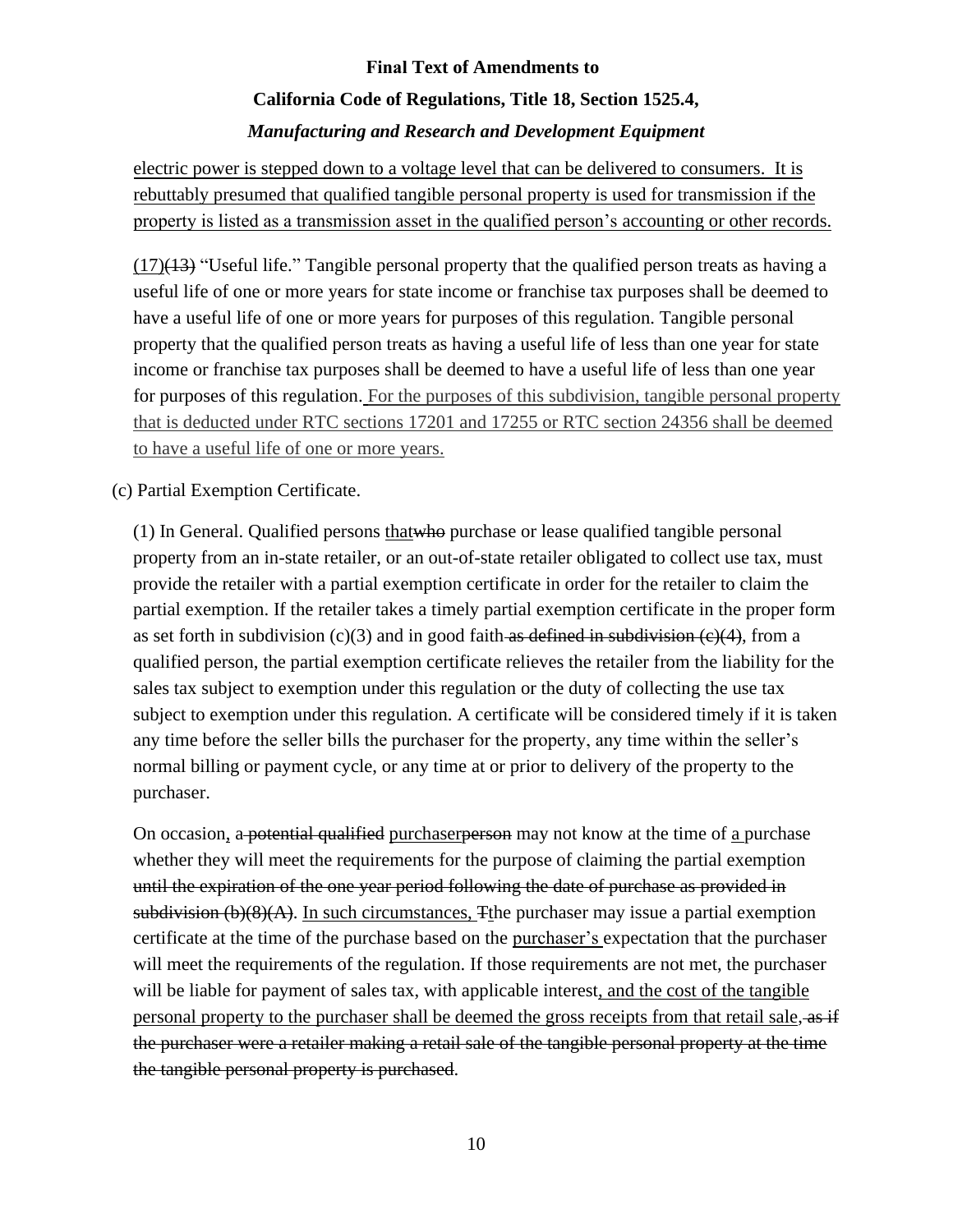If the purchaser reimbursed the retailerpays for the full amount of sales tax at the time of purchase and later becomes aware that the requirements of this regulation are met, they may issue a partial exemption certificate to the retailer. If a retailer receives a certificate from a qualified person under these circumstances, or if the retailer receives a certificate from a contractor purchasing qualified tangible personal property for use in the performance of a construction contract for a qualified person, the retailer may file a claim for refund for the excess sales tax reimbursement collected from the purchaser, as provided in subdivision (h).

The exemption certificate form set forth in Appendix A may be used by a qualified person as an exemption certificate.

Contractors purchasing property for use in the performance of a construction contract for a qualified person as described in subdivision (a)( $5$ )( $4$ ), who purchase qualified tangible personal property from an in-state retailer, or an out-of-state retailer obligated to collect use tax, must provide the retailer with a partial exemption certificate in order for the retailer to claim the partial exemption. If the retailer takes a timely partial exemption certificate in the proper form as set forth in subdivision  $(c)(3)$  and in good faith as defined in subdivision  $(e)(5)$ , from the contractor, the partial exemption certificate relieves the retailer from the liability for the sales tax subject to exemption under this regulation or the duty of collecting the use tax subject to exemption under this regulation.

The exemption certificate form set forth in Appendix B may be used by construction contractors as an exemption certificate when they are purchasing qualified tangible personal property for use in a construction contract for a qualified person.

(2) Blanket Partial Exemption Certificate. In lieu of requiring a partial exemption certificate for each transaction, a qualified person or contractor performing a construction contract for a qualified person may issue a general (blanket) partial exemption certificate. The partial exemption certificate forms set forth in Appendix A and Appendix B may be used as blanket partial exemption certificates. In the absence of evidence to the contrary, a retailer will be presumed to have takenmay accept an otherwise valid a blanket partial exemption certificate in good faith if the certificate complies with the requirements set forth in this subdivision and otherwise appears valid on its face.

When purchasing tangible personal property not qualifying for the partial exemption from a seller to whom a blanket exemption certificate has been issued, the qualified person or contractor must clearly state in a contemporaneous document or documents such as a written purchase order, sales agreement, lease, or contract that the sale or purchase is not subject to the blanket partial exemption certificate.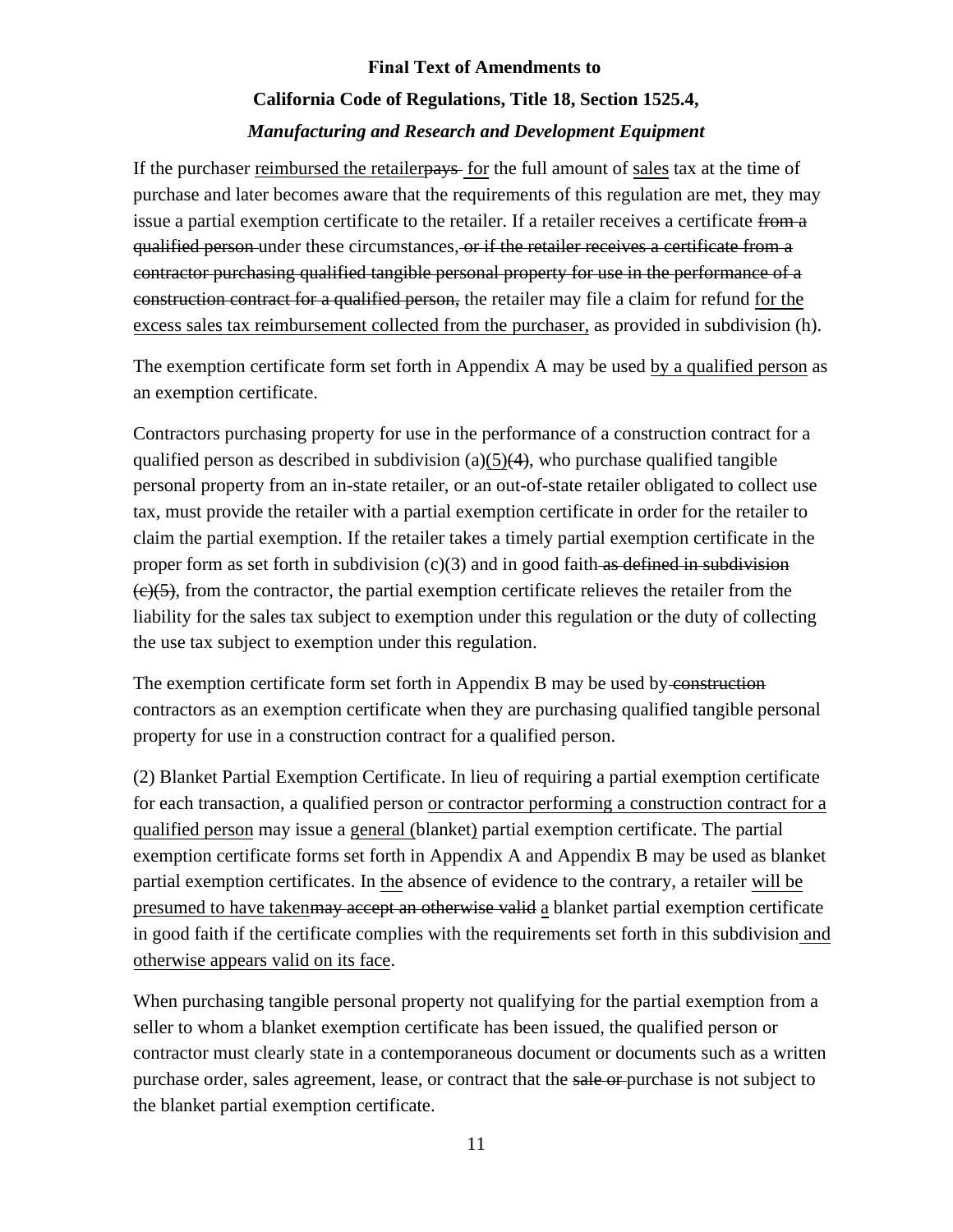If contemporaneous physical documentation, such as a purchase order, sales agreement, lease, or contract is not presented for each transaction, any agreed upon designation which clearly indicates which items being purchased are or are not subject to the blanket partial exemption certificate, such as using a separate customer account number for purchases subject to the partial exemption, will be accepted, provided the means of designation is set forth on the blanket partial exemption certificate.

(3) Form of Partial Exemption Certificate. Any document, such as a letter or purchase order, timely provided by the purchaser to the seller will be regarded as a partial exemption certificate with respect to the sale or purchase of the tangible personal property described in the document if it contains all of the following essential elements:

(A) The signature of the purchaser, purchaser's employee, or authorized representative of the purchaser.

(B) The name, address and telephone number of the purchaser.

(C) The number of the seller's permit held by the purchaser or if the purchaser is not required to hold a seller's permit, a notation to that effect and the reason. If the purchaser is not required to hold a permit because the purchaser sells only property of a kind the retail sale of which is not taxable, e.g., food products for human consumption, or because the purchaser makes no sales in this state, the purchaser must include on the certificate a sufficient explanation as to the reason the purchaser is not required to hold a California seller's permit in lieu of a seller's permit number.

(D) A statement that the property purchased is:

1. To be used primarily for a qualifying activity as described in subdivision  $(a)(1)$  –  $(4)$ (3), or

2. For use by a contractor purchasing that property for use in the performance of a construction contract for athe qualified person as described in subdivision (a)(5) $\left(4\right)$ .

(E) A statement that the purchaser is:

1. a person primarily engaged in a qualifying line or qualifying lines of business, including the manufacturing lines of business described in NAICS Codes 3111 to 3399, electric power generation lines of business described in NAICS Codes 221111 to 221118, electric power distribution line of business described in NAICS Code 221122,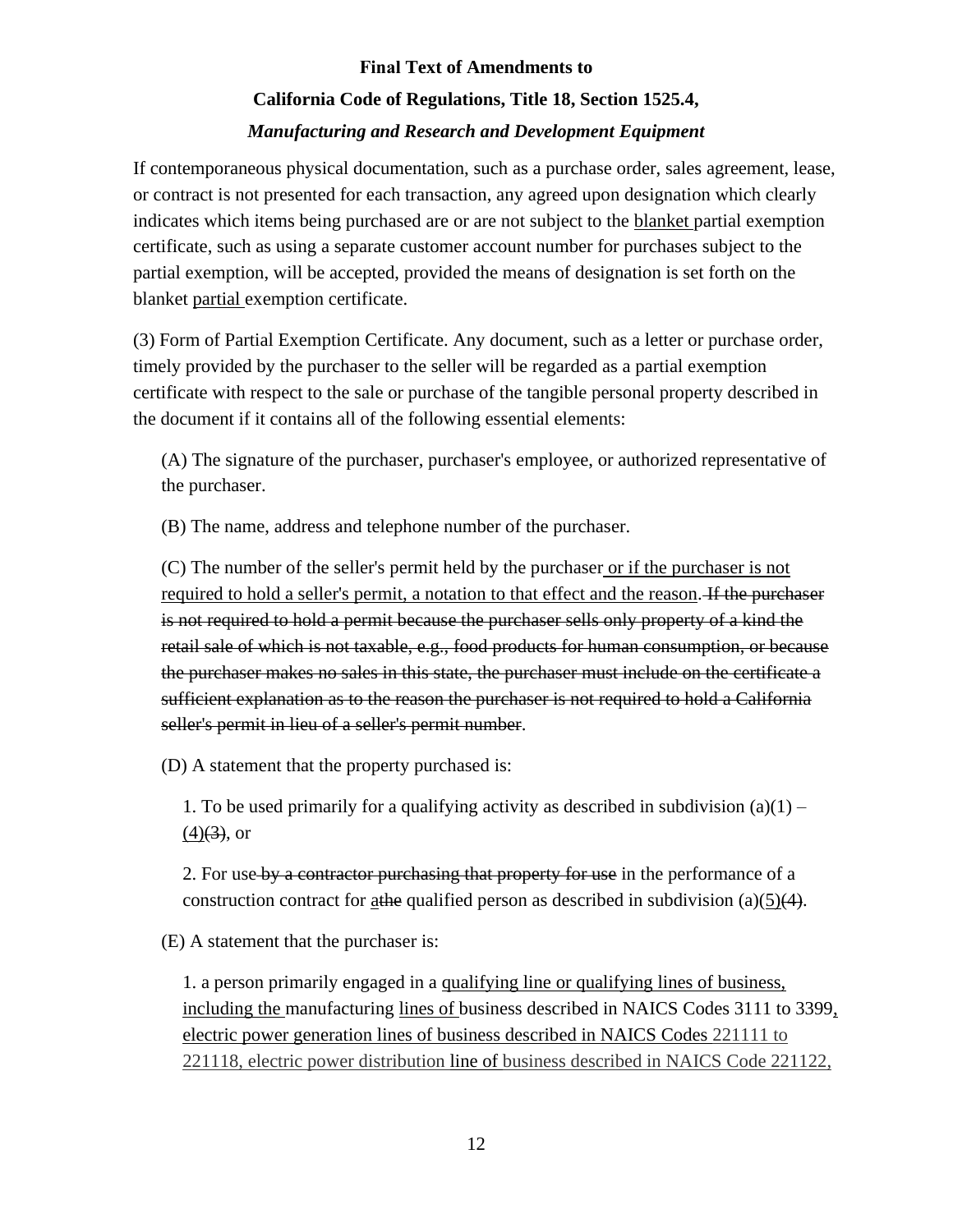# **California Code of Regulations, Title 18, Section 1525.4,**

### *Manufacturing and Research and Development Equipment*

andor in research and development lines of businessactivities as described in NAICS Codes 541711 and 541712 (OMB 2012 edition), or

2. a contractor performing a construction contract for a qualified person primarily engaged in a qualifying line or qualifying lines of business, including the manufacturing lines of business described in NAICS Codes 3111 to 3399, electric power generation lines of business described in NAICS Codes 221111 to 221118, electric power distribution line of business described in NAICS Code 221122, andor in a research and development lines of businessactivities as described in NAICS Codes 541711 and 541712 (OMB 2012 edition).

(F) A statement that the property purchased is qualified tangible personal property as described in subdivision  $(b)(11)(A)$  $(7)(A)$ .

(G) A description of the property purchased.

(H) The date of execution of the document.

(4) Retention and Availability of Partial Exemption Certificates. A retailer must retain each partial exemption certificate received from a purchaser qualified person for a period of not less than four years from the date on which the retailer claims a partial exemption based on the partial exemption certificate.

(5) Good Faith. In the absence of evidence to the contrary, aA seller will be presumed to have taken a partial exemption certificate in good faith if the certificate contains the essential elements as described in subdivision  $(c)(3)$  and otherwise appears to be valid on its facein the absence of evidence to the contrary. A seller, without knowledge to the contrary, may accept a partial exemption certificate in good faith where a qualified person or a contractor performing a construction contract for a qualified person provides a certificate meeting the requirements provided in subdivision (c)(3).

(d) When the Partial Exemption Does Not Apply. The exemption provided by this regulation shall not apply to either of the following:

(1) Any tangible personal property purchased by a qualified person during any calendar year that exceeds two hundred million dollars (\$200,000,000) of purchases of qualified tangible personal property for which an exemption is claimed by the qualified person under this regulation. This limit includes qualified tangible personal property purchased for use by a contractor in the performance of a construction contract for the qualified person for which an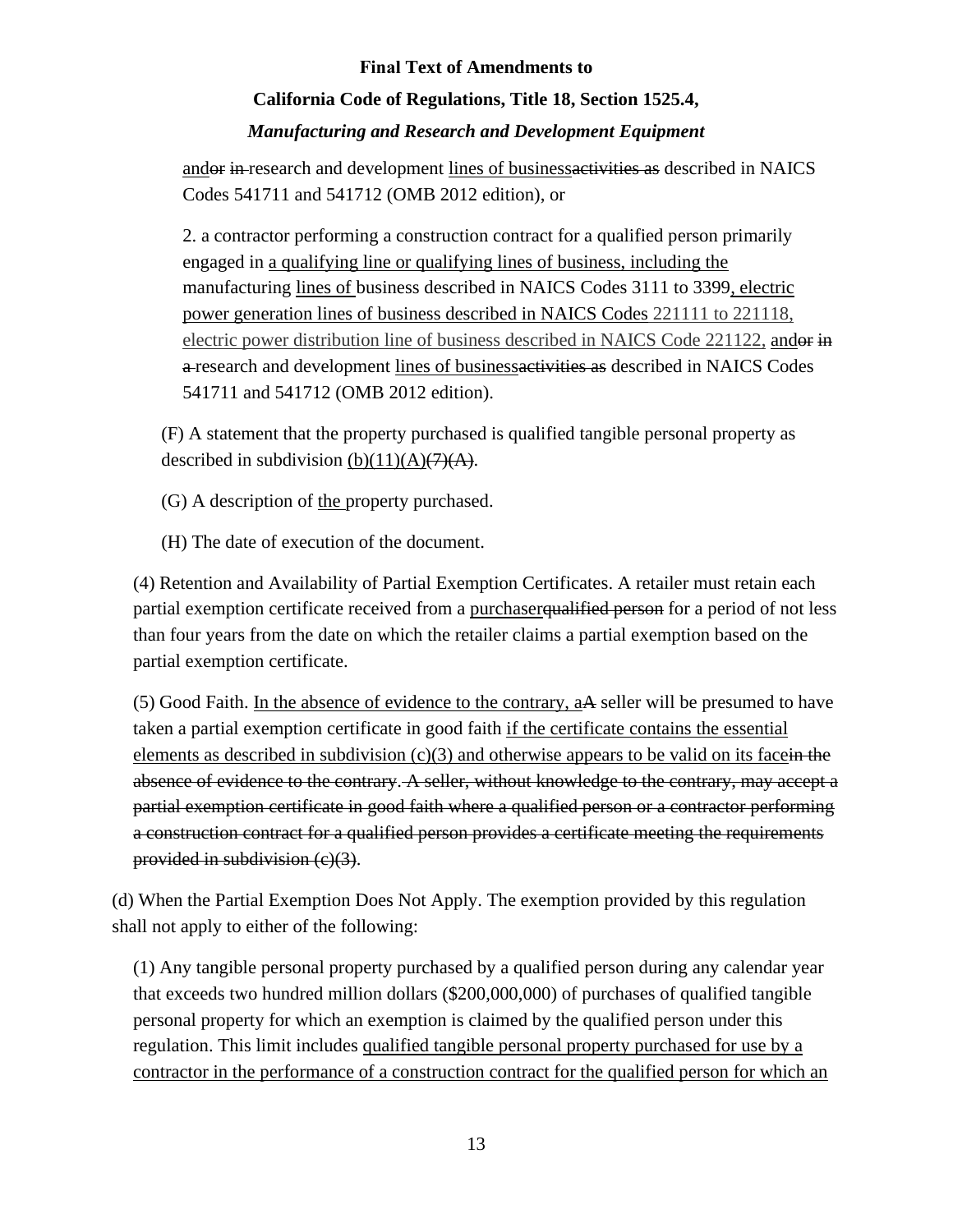### exemption is claimed under this regulationfixtures and materials sold or used in the construction of special purpose buildings and foundations.

For purposes of this subdivision, in the case of a qualified person that is required to be included in a combined report under RTC section 25101 or authorized to be included in a combined report under RTC section 25101.15, the aggregate of all purchases of qualified personal property for which an exemption is claimed pursuant to this regulation by all persons that are required or authorized to be included in a combined report shall not exceed two hundred million dollars (\$200,000,000) in any calendar year.

For the purposes of this subdivision, "calendar year" includes the period July 1, 2014 to December 31, 2014, as well as the period January 1, 2030<del>2022</del> to June 30, 2030<del>2022</del>. Accordingly, for calendar years 2014 and/or 2030<del>2022</del>, a qualified person may not exceed the \$200,000,000 limitin purchases of qualified tangible personal property for which an exemption is claimed by the qualified person under this regulation.

There is no proration of the \$200,000,000 limit when the purchaser is a qualified person for only a portion of a calendar year. For example, if the qualified person began business on October 1, 2016, the qualified person may purchase up to \$200,000,000 in qualified tangible personal property in the three months of 2016 they were in business.

(2) The sale or storage, use, or other consumption of property that, within one year from the date of purchase, is removed from California, converted from an exempt use under subdivision (a) to some other use not qualifying for exemption, or used in a manner not qualifying for exemption.

(e) Purchaser's Liability for the Payment of Sales Tax. If a purchaser certifies in writing to the seller that the tangible personal property purchased without payment of the tax will be used in a manner entitling the seller to regard the gross receipts from the sale as exempt from the sales tax, and the purchaser exceeds the two-hundred-million-dollar (\$200,000,000) limitation described in subdivision  $(d)(1)$ , or within one year from the date of purchase, the purchaser removes that property from California, converts that property for use in a manner not qualifying for the exemption, or uses that property in a manner not qualifying for the exemption, the purchaser shall be liable for payment of sales tax, with applicable interest, as if the purchaser were a retailer making a retail sale of the tangible personal property at the time the tangible personal property is so purchased, removed, converted, or used, and the cost of the tangible personal property to the purchaser shall be deemed the gross receipts from that retail sale.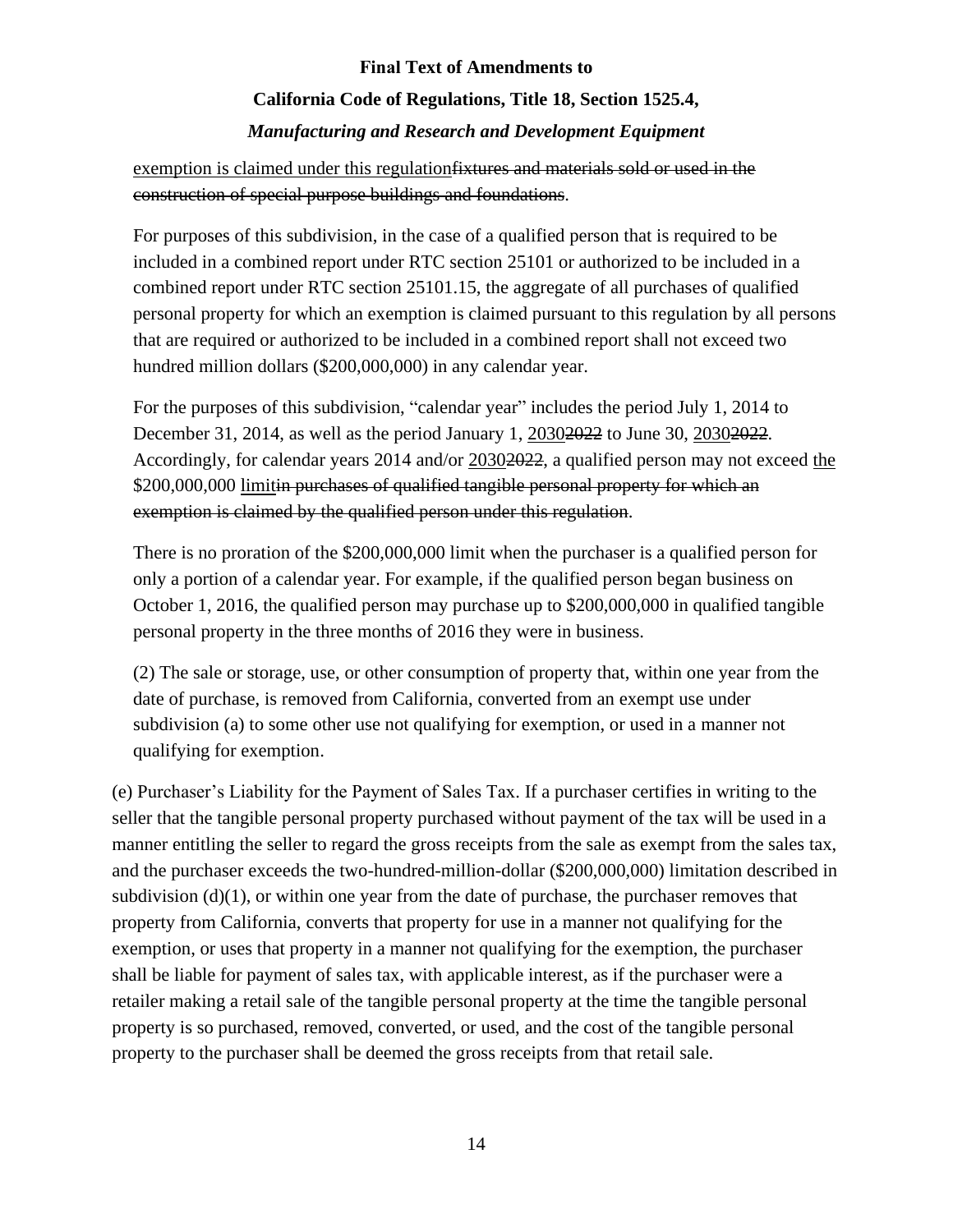(f) Leases. Leases of qualified tangible personal property classified as "continuing sales" and "continuing purchases" in accordance with Regulation 1660, Leases of Tangible Personal Property – In General, may qualify for the partial exemption subject to all the limitations and conditions set forth in this regulation. The partial exemption established by this regulation may apply to rentals payable paid by a qualified person for a lease period beginning on or after July 1, 2014, with respect to a lease of qualified tangible personal property to the qualified person, which property is used primarily in an activity described in subdivision (a), notwithstanding the fact that the lease was entered into prior to the effective date of this regulation.

For purposes of this subdivision, in the case of any lease that is a continuing "sale" and "purchase" under subdivision (b)(1) of Regulation 1660, the one-year test period specified in subdivision (d)(2) of this regulation runs from the date of the first rental period which occurs on or after July 1, 2014, provided that the other conditions for qualifying for the partial exemption have been met. Any such rentals payable subject to the partial exemption shall continue to be taxed at the partial rate after expiration of the one-year period and lasting until such time as the lessee ceases to be a qualified person, converts the property for use in a manner not qualifying for the exemption, uses the property in a manner not qualifying for the partial exemption, or the partial exemption otherwise ceases to apply.

(g) Construction Contractors. The application of sales and use tax to construction contracts is explained in Regulation 1521, Construction Contractors. The terms "construction contract," "construction contractor," "materials," "fixtures," "time and material contract," and "lump sum contract" used in this regulation refer to the definitions of those terms in Regulation 1521. Nothing in this regulation is intended to alter the basic application of tax to construction contracts.

(1) Partial Exemption Certificates. As provided in subdivision (c)(1), construction contractors performing construction contracts for construction of special purpose buildings and foundations should obtain a partial exemption certificate from the qualified person (Appendix A). Contractors purchasing property from a retailer in this state or engaged in business in this state for use in the performance of a qualifying construction contract for a qualified person must timely furnish the retailer with a partial exemption certificate in order for the partial exemption to be allowed (Appendix B).

If a contractor accepts a certificate from a qualified person for the construction of a special purpose building or foundation and it is later determined that the building or foundation is not a qualifying structure as provided in subdivision  $(b)(11)(9)(A)4$ , the qualifying person will be liable for the tax as provided in subdivision (e). If a contractor issues a certificate to its vendor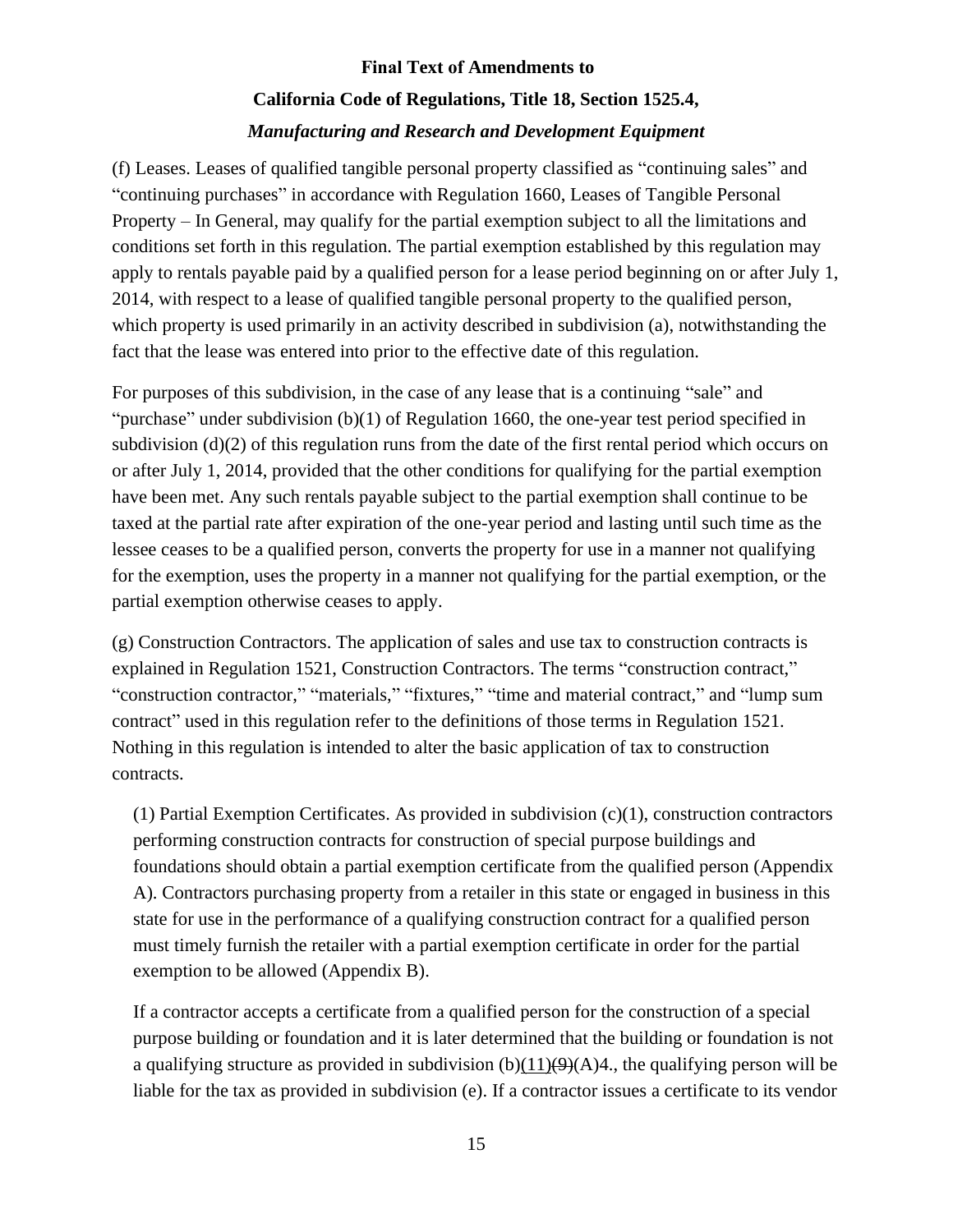to purchase tangible personal property for use in a construction contract for a qualified person subject to the partial exemption, and instead uses those materials for another purpose, the contractor will be liable for the tax as provided in subdivision (e).

(2) When a Construction Contractor is a Qualified PersonConstruction Contractors as Qualified Persons. Equipment used by a construction contractor in the performance of a construction contract for a qualified person does not qualify for the partial exemption. For example, the lease of a crane used in the construction of a special purpose building does not qualify. However, a contractor that is also a qualified person as defined in subdivision  $(b)(10)(A)(8)$  may purchase qualified tangible personal property subject to the partial sales and use tax exemption provided that all the requirements for the exemption are met. Like any other qualified person, a contractor making purchases qualifying for the exemption is subject to the  $$200,000,000$  limit provided in subdivision (d)(1) with regard to the contractor's purchases for his or her own use.

(3)  $$200,000,000$  Limit. As explained in subdivision (d)(1), the  $$200,000,000$  limit onfor the partial exemption includes qualified tangible personal property purchased for use by a contractor in the performance of a construction contract for the qualified person for which an exemption is claimed under this regulationfixtures and materials sold or used in the construction of special purpose buildings and foundations. In a time and material contract, the qualified person may consider the billed price of materials and fixtures to be the purchase price of these items for the purposes of the limit. In a lump-sum contract, the qualified person must obtain this information from job cost sheets or other cost information provided by the construction contractor.

(h) Claim for Refund. Qualified purchasers, or contractors purchasing qualified tangible personal property for use in the performance of a construction contract for a qualified person, who paid excess use tax or tax reimbursement to a the seller or the Board-Department may file a claim for refund with the Board Department if the purchase was a use tax transaction. However, if the purchasepurchaser paidwas a sales tax reimbursementtransaction, a timely claim for refund for sales tax must be filed by the retailer who reported the sale and the qualified purchaser must issue the seller a partial exemption certificate. In general order to be timely, the aclaim for refund must be filed with the Board Department within the periods specified in RTC section 6902 to be timely of the RTC.

Note: Authority cited: Section 7051, Revenue and Taxation Code-, Sections 15570.22 and 15570.24, Government Code. Reference: Section 6377.1, Revenue and Taxation Code.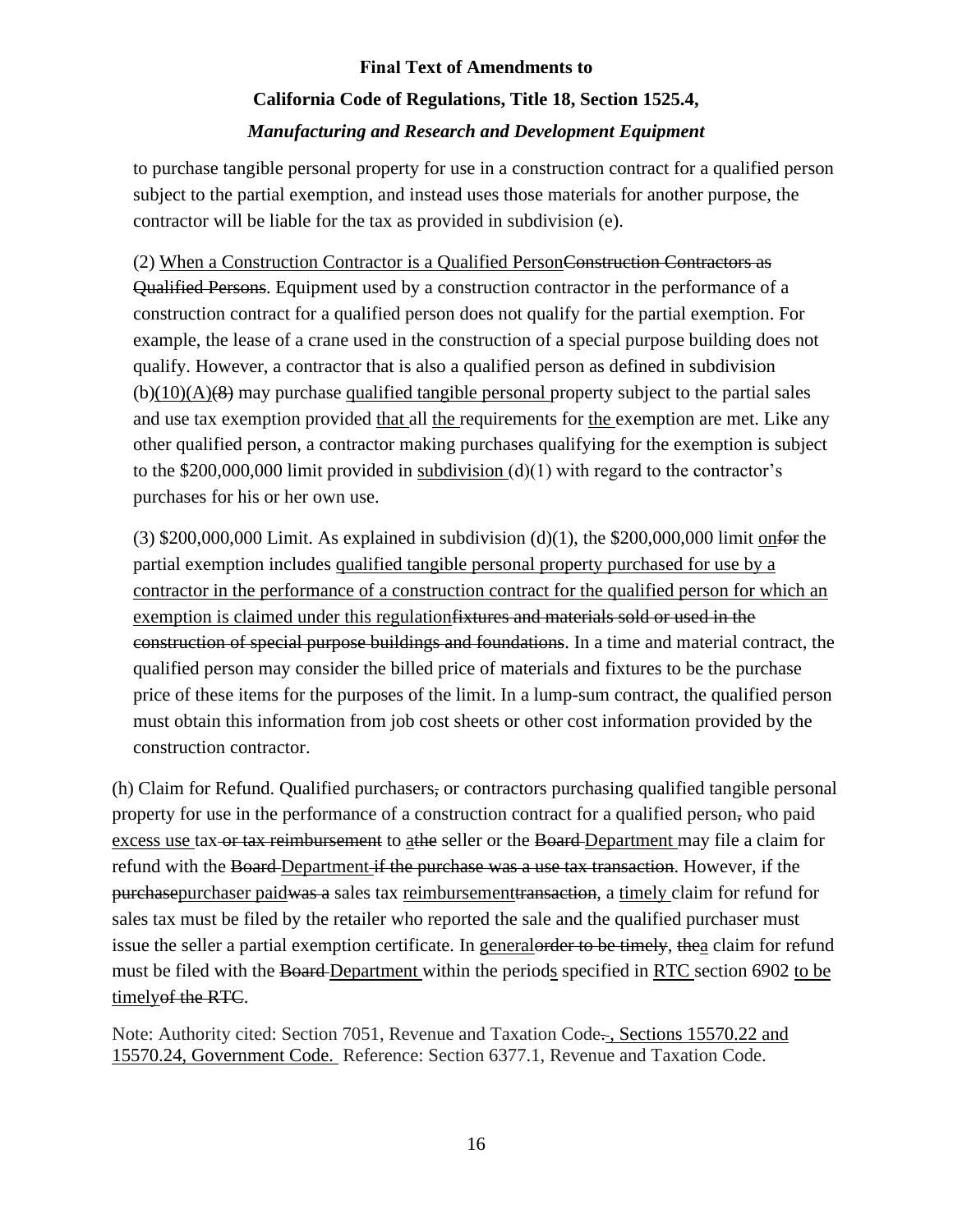#### **California Code of Regulations, Title 18, Section 1525.4,**

#### *Manufacturing and Research and Development Equipment*

#### Appendix A

#### PARTIAL EXEMPTION CERTIFICATE FOR MANUFACTURING, AND RESEARCH & DEVELOPMENT, AND ELECTRIC POWER EQUIPMENT – SECTION 6377.1

This is a partial exemption from sales and use taxes at the rate of 4.1875% from July 1, 2014 to December 31, 2016, and at the rate of 3.9375% from January 1, 2017 to June 30, 20222030. You are not relieved from your obligations for the remaining state tax and local and district taxes on this transaction. This partial exemption also applies forto lease periods occurring on or after July 1, 2014 and before July 1, 20222030, for leases of qualified tangible personal property even if the lease agreement was entered into prior to July 1, 2014.

I hereby certify that the tangible personal property described below and purchased or leased from:

SELLER'S/LESSOR'S NAME

SELLER'S/LESSOR'S ADDRESS (Street, City, State, Zip Code)

is qualified tangible personal property and will be used by me primarily (please check one):

- □ 1. for manufacturing, processing, refining, fabricating, or recycling;
- □ 2. for research and development;
- 3. to maintain, repair, measure, or test any property being used for (1) or (2) above; **or**
- $\Box$  4. for the generation or production, storage, or distribution of electric power; or
- $\Box$  5. as a special purpose building and/or foundation.

Description of qualified tangible personal property purchased or leased<sup>1</sup>:

If this is a specific-partial exemption certificate for a specific purchase, provide the purchase order or sales invoice number and a precise description of the property being purchased. If you want this certificate to be used as a blanket certificate for future purchases, describe generally the type of property you will be purchasing and ask your vendor to keep this certificate on file.

I, as the undersigned purchaser, hereby certify I am primarily engaged in a qualifying line or qualifying lines of business, including manufacturing, processing, refining, fabricating, or recycling as described in Codes 3111 to 3399 of the North American Industry Classification System (NAICS)<sup>2</sup>,; or I am primarily engaged in biotechnology, or physical, engineering, and life sciences research and development, as described in Codes 541711 and 541712 of the NAICS, electric power generation, as described in Codes 221111 to 221118 of the NAICS, and electric power distribution, as described in Code 221122 of the NAICS.

I understand that by law, I am required to report and pay the state tax (calculated on the sales price/rentals payable of the property) at the time the tangible personal property is so purchased, removed, converted, or used if:

- the purchase exceeds the \$200 million limitation; or
- within one year of the date of purchase or lease:
	- o the property is removed from California within one year of the date of purchase or lease:
	- $\circ$  the property is converted for use in a manner not qualifying for the exemption; or
	- $\circ$  the property is used in a manner not qualifying for the partial exemption.

| NAME OF PURCHASER                                                     | SIGNATURE OF PURCHASER PURCHASER'S EMPLOYEE OR AUTHORIZED REPRESENTATIVE |
|-----------------------------------------------------------------------|--------------------------------------------------------------------------|
| PRINTED NAME OF PERSON SIGNING                                        | TITLE                                                                    |
| ADDRESS OF PURCHASER                                                  |                                                                          |
| PERMIT NUMBER (IF YOU ARE NOT REQUIRED TO HOLD A PERMIT, EXPLAIN WHY) | <b>TELEPHONE NUMBER</b>                                                  |
| EMAIL ADDRESS OF PERSON SIGNING                                       | DATE                                                                     |

<sup>1</sup> See Regulation 1525.4, subdivision (b)( $\underline{11}$ ) $(4)$  for a description of what is included and excluded from

"qualified tangible personal property."

<sup>&</sup>lt;sup>2</sup> Published by the US Office of Management and Budget, 2012 edition.